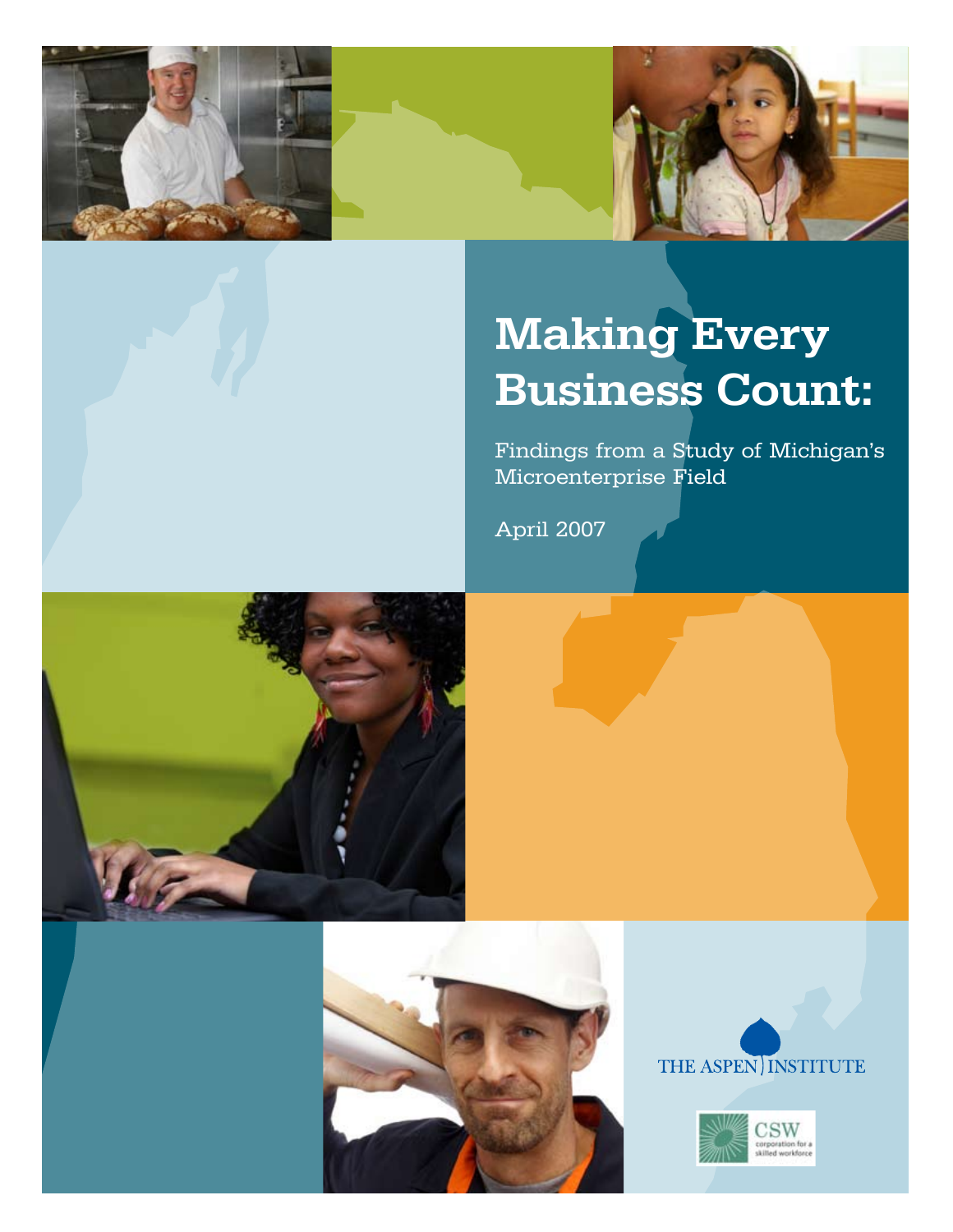#### *This publication was made possible by the generous support of the Charles Stewart Mott Foundation.*

#### **The Aspen Institute**

The Aspen Institute is an international nonprofit educational institution dedicated to serving leaders throughout the world. The mission of the Institute is to enhance the quality of leadership though informed dialogue about the timeless ideas and values of the world's great cultures and traditions as they relate to the foremost challenges facing societies, organizations, and individuals.

The Aspen Institute has engaged in the field of microenterprise development since 1991 with the inception of the Self-Employment Learning Project (SELP). SELP was a program designed to research the then-emerging field of microenterprise development through longitudinal research of client outcomes, through case study research documenting organizational practice, and through the development of performance tracking of key program indicators. In 1998, SELP was subsumed into the Microenterprise Fund for Innovation, Effectiveness, Learning and Dissemination (FIELD). FIELD was established as the result of a careful and deliberate consultative process, supported by the C.S. Mott Foundation, and involving leading funders, practitioner organizations, and informed observers of the industry. FIELD resides within the Aspen Institute's Economic Opportunities Program (EOP) and has made major contributions in building the U.S. microenterprise field by using research to identify and seed innovations, document and disseminate lessons learned, inform public policy on behalf of the industry, and help leading programs access additional funding. It has also spearheaded the development of key pieces of infrastructure to support the scaling up of the field, particularly in the areas of performance standards, information technology, and mentoring services.

#### **Corporation for a Skilled Workforce (CSW)**

CSW is a national, non-profit, 501(c)3, policy and research organization, based in Ann Arbor, Michigan. Established in 1991, CSW's mission is "*To re-imagine everything about work and learning in the global economy, for the prosperity of people, firms and communities*." We believe community is defined in many ways – by shared geography, by shared culture or demographic characteristics, by affiliation with industries or sectors, or by occupations or career focus. We believe all communities must be committed to making continuous improvements to achieve both economic growth and quality of life. We envision a world in which all communities have the tools, resources and resolve to reinvent themselves as growing, prosperous learning communities.

Since its inception, CSW has undertaken projects nationally, in more than 45 states, and in hundreds of communities, both rural and urban. An organization oriented to the entrepreneurial, CSW's work is supported through a mix of state- and community-level consulting projects, partnerships with national organizations such as the National Association of Workforce Boards, the National Association of Manufacturers, the National Governors Association, and the National Network of Sector Practitioners, as well as through grants from foundations and companies such as the Charles Stewart Mott Foundation, the Joyce Foundation, the Lumina Foundation, , the Retirement Research Foundation, Microsoft Corporation, and Blue Cross Blue Shield. CSW's major policy and practice areas include: Human Capital Initiatives, Employer Initiatives, and Community Initiatives.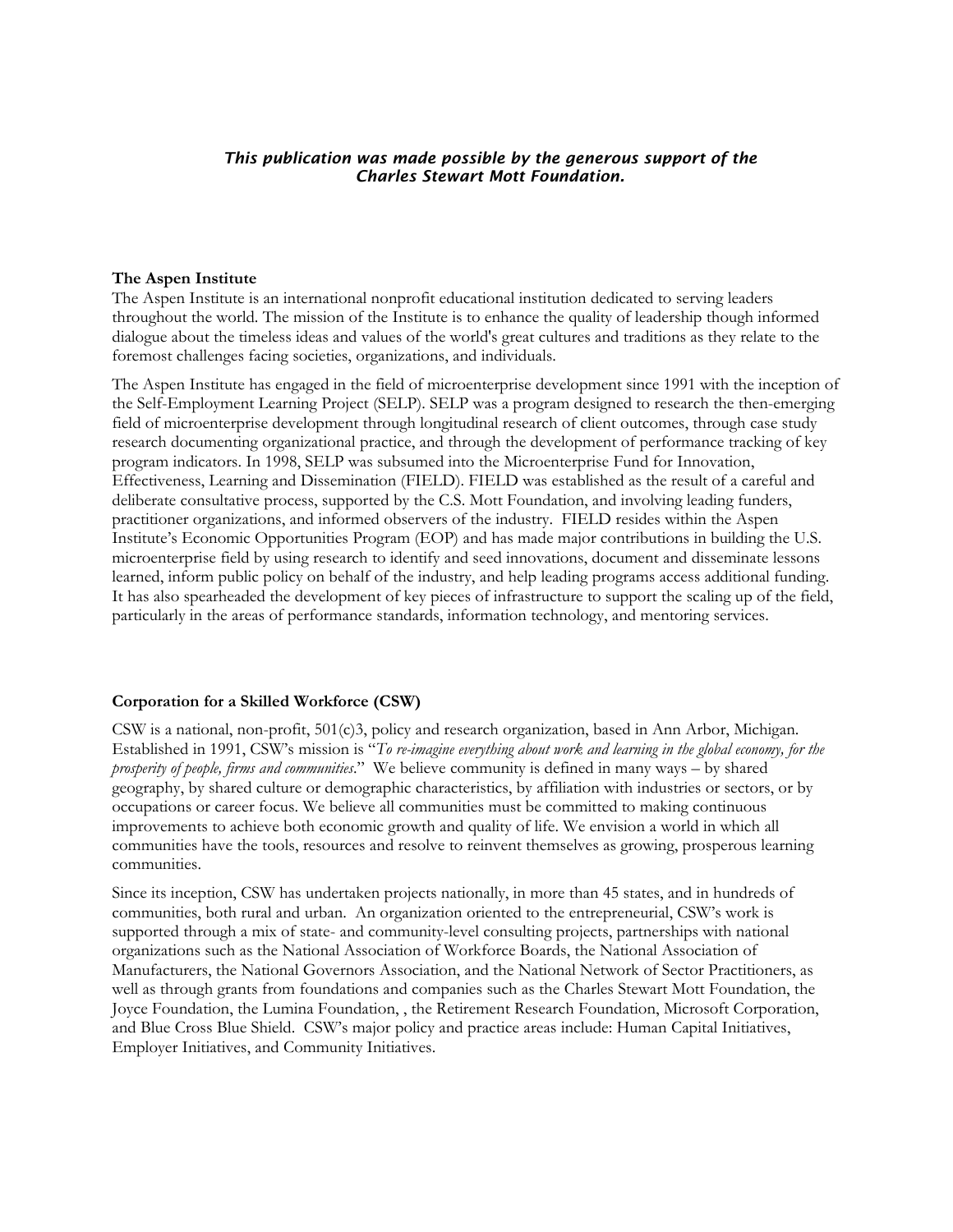## Making Every Business Count: Findings from a Study of Michigan's Microenterprise Field

Carrie Hammerman and Brian Tell: Corporation for a Skilled Workforce David Black and Elaine Edgcomb: The Aspen Institute

April 2007

## **Overview**

 $\overline{a}$ 

In the popular imagination Michigan's economy is its large industry-defining corporations: General Motors and Ford, Kellogg and Gerber, Steelcase and Herman Miller. Yet surprisingly, very small businesses make up a substantial portion of the state's economy. They make up the vast majority  $(86%)$  of business enterprises, and a significant  $(18%)$  portion of jobs.<sup>1</sup> They provide needed goods and services to local communities, serve as suppliers to the large industries, and function as incubators of the new ideas that will drive the economy forward. The number of new businesses starting each year is substantial (nearly 10,000 businesses with fewer than 5 persons started in 2006), and growing.<sup>2</sup>

Recognized or not, these businesses are furthering the state's economic development policies and are part of the foundation that will drive future growth. They are contributing to the development of vibrant creative economy urban centers and destination rural towns in areas of the state hardest hit by economic restructuring. They are providing productive outlets for, and retaining the talents of, those downsized in the contraction of large corporations. Notably the ingenuity of these new entrants into the economy is part of the innovation foundation in the state, but their contribution and potential is mostly invisible and certainly not quantified.

Generating even more economic value from these businesses depends upon a system capable of recognizing and capitalizing on the opportunity that these entrepreneurs represent, and delivering services that will advance that potential. Building entrepreneurial skills inclusively across the economy can have lasting benefit to the state's economy, but this will require strengthening the business development infrastructure. Entrepreneurs are simply not reaching the resources that could help them grow their business. The exact nature of the problem is not well understood, but it is apparent that connections between entrepreneurs, capital, and services could be improved.

Our research examined how these entrepreneurs are currently assisted by microenterprise development programs in the state and the extent to which these services are responsive to the scale and scope of the demand. We found that microenterprise development programs have shown great strength in serving some entrepreneurs, with superior outreach and high rates of customer satisfaction. They have been very strong in reaching traditionally disadvantaged populations and

<sup>1</sup> Microenterprise Business Statistics and Microenterprise Employment Statistics were obtained from an analysis of U.S. Census Data prepared by the Association for Enterprise Opportunity. The statistics are available at

http://www.microenterpriseworks.org/index.asp?bid=69<br>
<sup>2</sup> Results from InfoUSA database accessed on January 23, 2007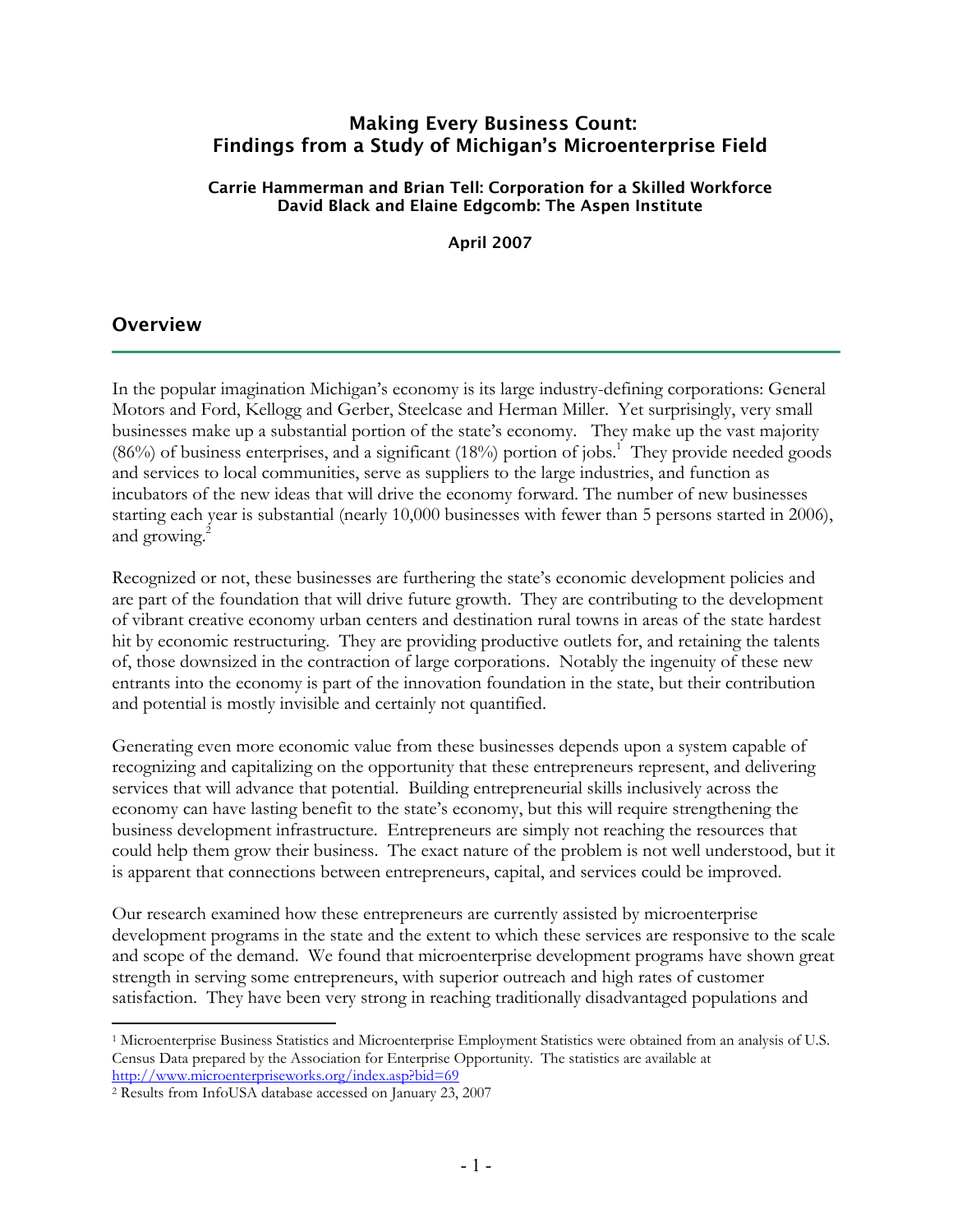family businesses, and often assist those entrepreneurs in the very early, critical stages of business formation. However, their services are not widely available across the state and the connections to next stage services have been spotty. Although we have not examined other public and private service providers, national studies would suggest that their services likely exhibit similar variations in quality, serve some markets better than others, and leave significant gaps in support.

To capitalize on the market opportunity that very small businesses represent, we make three recommendations.

- 1. Entrepreneurship needs to be defined broadly, and inclusively recognize the contribution and growth potential of entrepreneurs running very small businesses.
- 2. The service providers assisting this market of very small businesses need investment to develop their capacity, with a particular emphasis on identifying and filling gaps in service for businesses in all stages of business development.
- 3. Systems need to be in place to facilitate the connections between entrepreneurs and the services that can help them grow their businesses.

## Context for the Study

In 2006, one of the principal issues in Michigan's gubernatorial election was the state's economy. Instability in Michigan's flagship automobile industry led to substantial layoffs in all three domestic auto makers, and in numerous suppliers to these auto makers, such as Delphi and Visteon. Other large employers, such as Pfizer and Comerica, announced significant layoffs or relocation plans. Local newspapers have documented the resulting increases in unemployment, poverty, and population leaving the state.<sup>3</sup> The industrial economy in both urban and rural areas was struggling, and perhaps permanently changing.

There was promising news as well. Netlink Software, a leading information technology and Business Process Outsourcing provider founded in Michigan, announced in March 2007 that they would invest \$4 million to expand their facilities within the state, creating 473 new jobs. Gentz Industries, a manufacturing company for the aerospace industry, announced earlier this year that it will undergo a \$3.7 million expansion, creating 282 new jobs. Auburn Hills-based UniSolar, a manufacturer of thin film solar panels, pushed forward with expansion plans as well. Innovations in several different industries were making visible gains.

These cutbacks and expansions triggered a healthy debate over the direction of the state's economy, and the role of the state government in addressing economic conditions. Michigan's current administration has taken a leadership role in facilitating a balanced, sustainable, and competitive state economy. Creating economic value through programs such as the  $21<sup>st</sup>$  Century Jobs Fund, the three WIRED initiatives<sup>4</sup>, and the pending repeal of the Single Business Tax, economic development policies have moved beyond the traditional activities of promotion and the recruitment and

<sup>1</sup> 3 Detroit Free Press: For Growing Poor, Repair Safety Net, August 31, 2006; State Jobless Rate Closes 2006 Higher Than It Began, January 18, 2007<br><sup>4</sup> Workforce Innovation in Regional Economic Development (WIRED) initiatives are long-term economic

transformation efforts in partnership with the U.S. Department of Labor. The initiatives are taking place in West Michigan, Mid-Michigan, and Southeast Michigan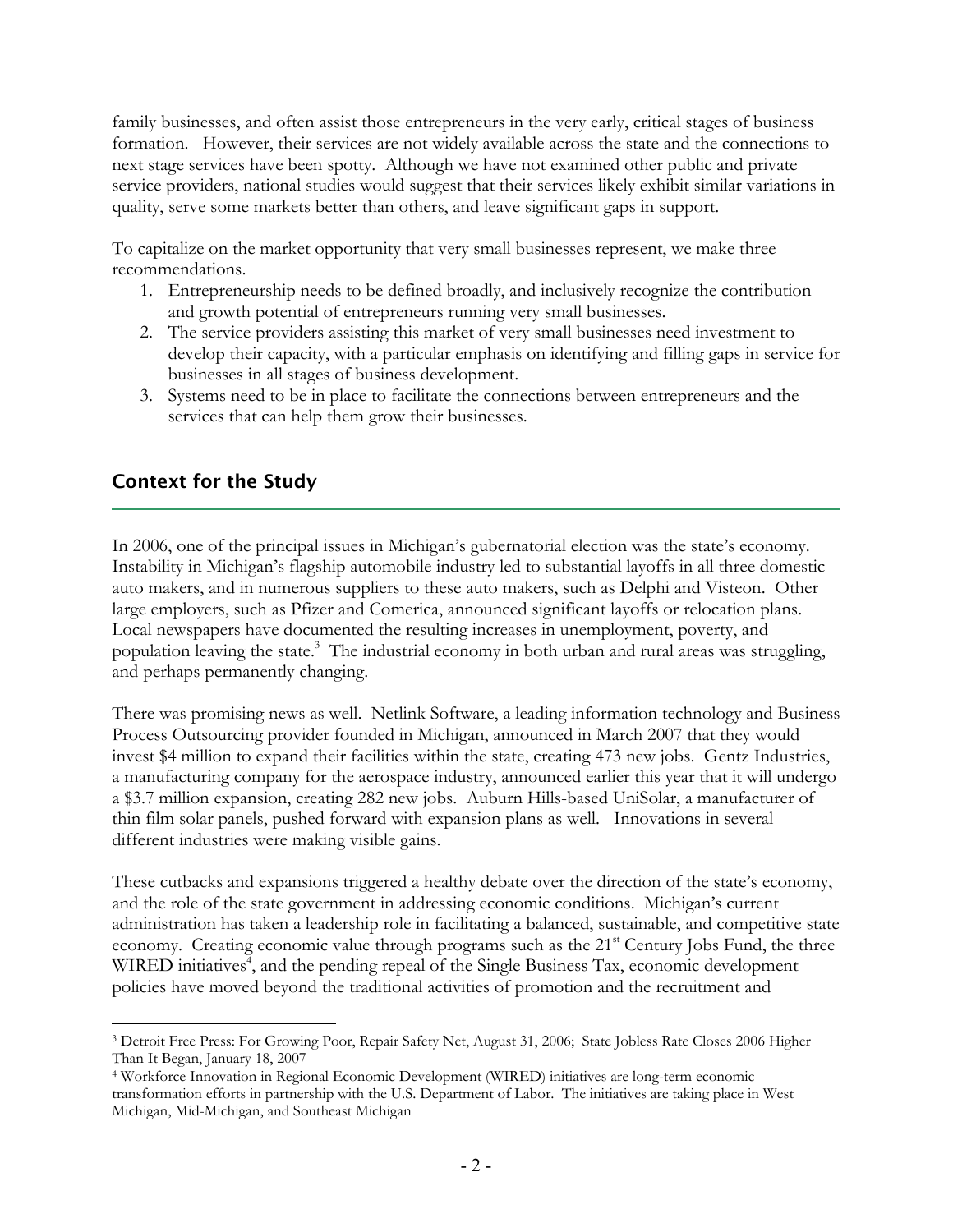retention of large employers. Michigan needed to be competitive with, and connected to, a global marketplace. Policies to encourage a knowledge-based economy were ramped up, especially in the promotion of technology and innovation-oriented industries. And it has been recognized that the business environment needs to be supportive of new entrants, and competitive with the choices of an increasingly mobile set of entrepreneurs and workers.

Industrial legacy issues have also been addressed. Education and ongoing job training programs have been expanded to upgrade the skills and competitiveness of the labor force. The Governor's No Worker Left Behind initiative, announced in early 2007, is illustrative of the Administration's efforts to tackle the state's workforce development challenges. Recognizing quality of life as an important competitive attribute, the state initiated a number of programs to create high-quality places in areas suffering from prior neglect and the historic segregation of race of class. In addition, it has made investments in communication, technology, and civic infrastructure to develop the urban and rural institutions and connections necessary to drive this economic transformation.

At the same time, numerous studies<sup>5</sup> have pointed out Michigan's relatively low levels of entrepreneurship. The state entrepreneurial climate indices developed by the Small Business Association of Michigan (SBAM)<sup>6</sup>, and the State Development Report Cards by CFED<sup>7</sup>, both gave Michigan relatively poor ratings on their entrepreneurial measures. In her February 6, 2007 State of the State speech, Governor Jennifer Granholm emphasized the importance of entrepreneurship to Michigan's future by outlining it as one of four critical ways the state must diversify and grow its economy. <sup>8</sup> Still, it is not clear what direction the push for entrepreneurship in the state will take. Will entrepreneurship be promoted narrowly, with only those entrepreneurs that have certain credentials or existing businesses with a ready potential for expansion? Or will entrepreneurship be promoted broadly, to significantly increase the number of businesses and institutions contributing to the entrepreneurial economy?

Driven by an awareness of the changes taking place in Michigan's economy, over the past several years there have been some concerted efforts to try and improve understanding about and support for the microenterprise development field in Michigan. These efforts have included attempts by Michigan microenterprise programs, the Community Economic Development Association of Michigan (CEDAM), and some state legislators to create a state microenterprise intermediary that would better position and integrate microenterprise into the state's economic development strategy. Yet there have remained questions about the role and potential contribution that the microenterprise development programs could fulfill in the state's evolving economic development strategy.

 $\overline{a}$ 5 For instance *The 2007 State New Economy Index* by the Ewing Marion Kauffman Foundation and The Information Technology and Innovation Foundation ranked Michigan 40th of 50 states in entrepreneurial activity.

<sup>&</sup>lt;sup>6</sup> New Study Shows Michigan Entrepreneurs Need Better Support, http://www.sbam.org/news.php?id=218; Referring to the

<sup>2006</sup> Michigan Entrepreneurship Score Card published by the Small Business Foundation of Michigan (SBFM), the Edward Lowe Foundation and GrowthEconomics Inc. Michigan was given a "D" for entrepreneurial dynamism, up from an "F" the previous year.

<sup>7</sup> CFED, *2007 Development Report Card for the States*, www.cfed.org; Michigan was given a C for Entrepreneurial Energy,

and ranked 39<sup>th</sup> for New Business Creation.<br>8 2007 State of the State speech can be downloaded at <u>http://www.michigan.gov/gov/0,1607,7-168--161761--,00.html</u>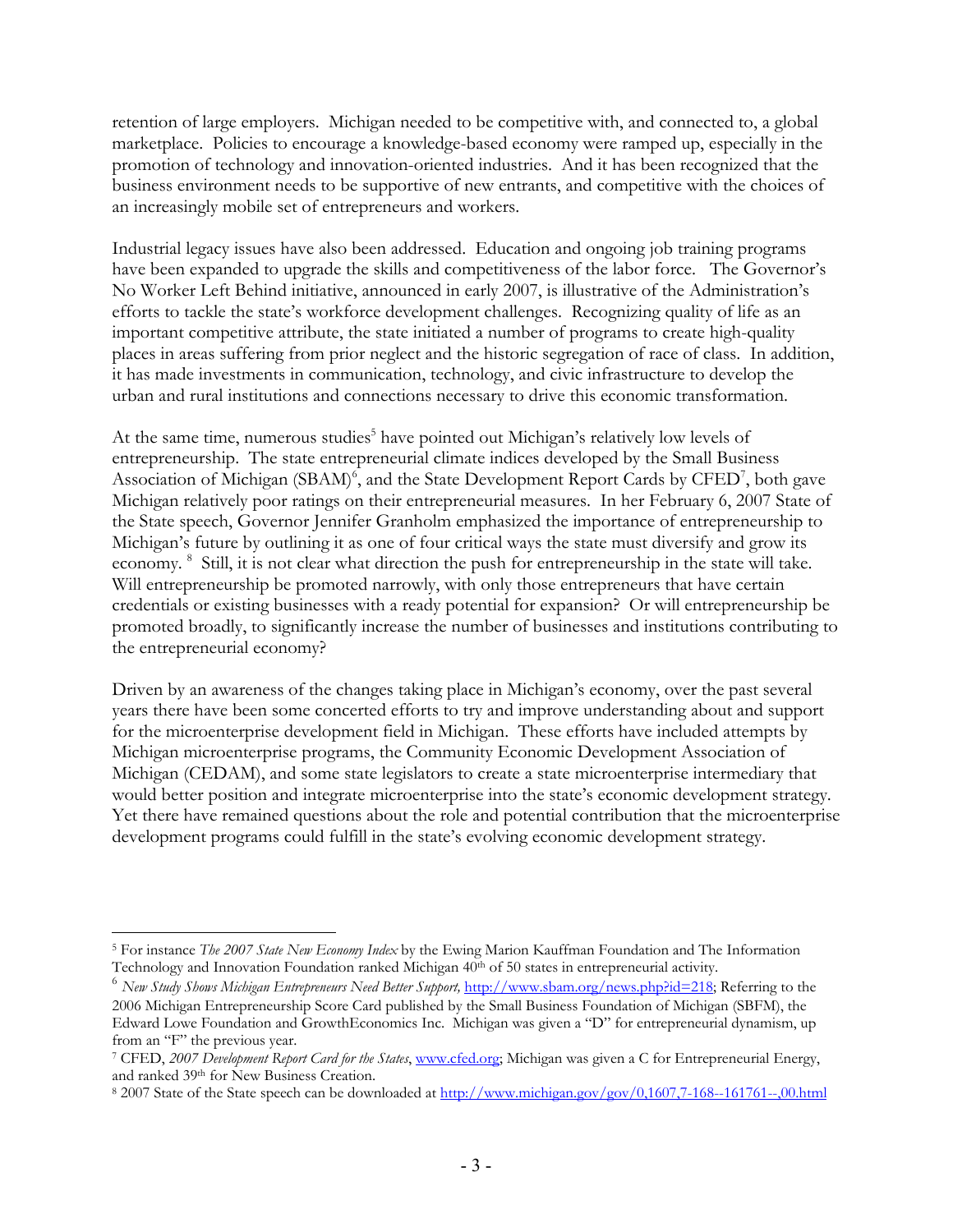It was in this context that CSW and the Aspen Institute, with support from the Charles Stewart Mott Foundation, set out to understand the role of very small businesses in Michigan's economy.

Key tasks for the study were as follows:

- a. Understand and quantify the demand for microenterprise development services;
- b. Understand and quantify the supply of microenterprise development services;
- c. Determine how Michigan's microenterprise development field could strengthen its role in supporting the goals of the State of Michigan's economic development and entrepreneurship strategies; and
- d. Make recommendations for next steps.

We looked at the demand for microenterprise development services through a quick market scan. This included analysis of readily available census data on businesses enterprises in Michigan, a survey sent to 1,000 business owners that incorporated a  $1 - 4$  person business in 2005, and interviews with selected clients of microenterprise programs. The number of surveys and interviews were limited<sup>9</sup>, and were intended to draw out broad themes rather than represent the depth and breadth of the market in a statistically significant way.

We looked at the supply of microenterprise development services by compiling and analyzing data on program performance in FY2005 using MicroTest, an industry standard tool for measuring performance in the microenterprise development industry.10 We also interviewed the executive or program directors of each of these programs. The client interviews also informed the supply analysis. From a list of 27 programs obtained from CEDAM (the state microenterprise association), we were able to verify that 16 were delivering microenterprise development services at the time of contact. Nine agreed to participate in parts of this study; these programs are listed in the appendix.

"Microenterprise" is defined as any business with fewer than 5 employees (including the owner), and requiring less than \$35,000 in start-up capital.<sup>11</sup> This definition describes the majority of business enterprises in the United States, including lawyers and architects, landscapers, restaurants, software designers, hair and beauty salons, mechanics and handymen, artists and artisans. It includes startups and businesses that have been operating for decades, limited liability corporations and informal businesses. For our purposes, we use the term "very small businesses" in this report to describe this broad set of businesses.

 $\overline{a}$ 9 We received 84 responses to the 1,000 mail surveys, and interviewed 33 clients of microenterprise development programs.

<sup>&</sup>lt;sup>10</sup> MicroTest, created and administered by the Aspen Institute's FIELD program, has been endorsed by the Association for Enterprise Opportunity, the U.S. industry's trade association, as the standard for performance measurement and outcomes tracking. 100 organizations across the country currently participate in MicroTest, submitting data on a range of measures that test program effectiveness, efficiency, and sustainability. 11 This definition is consistent with that used by the Association for Enterprise Opportunity, the trade association for

the microenterprise development field in the United States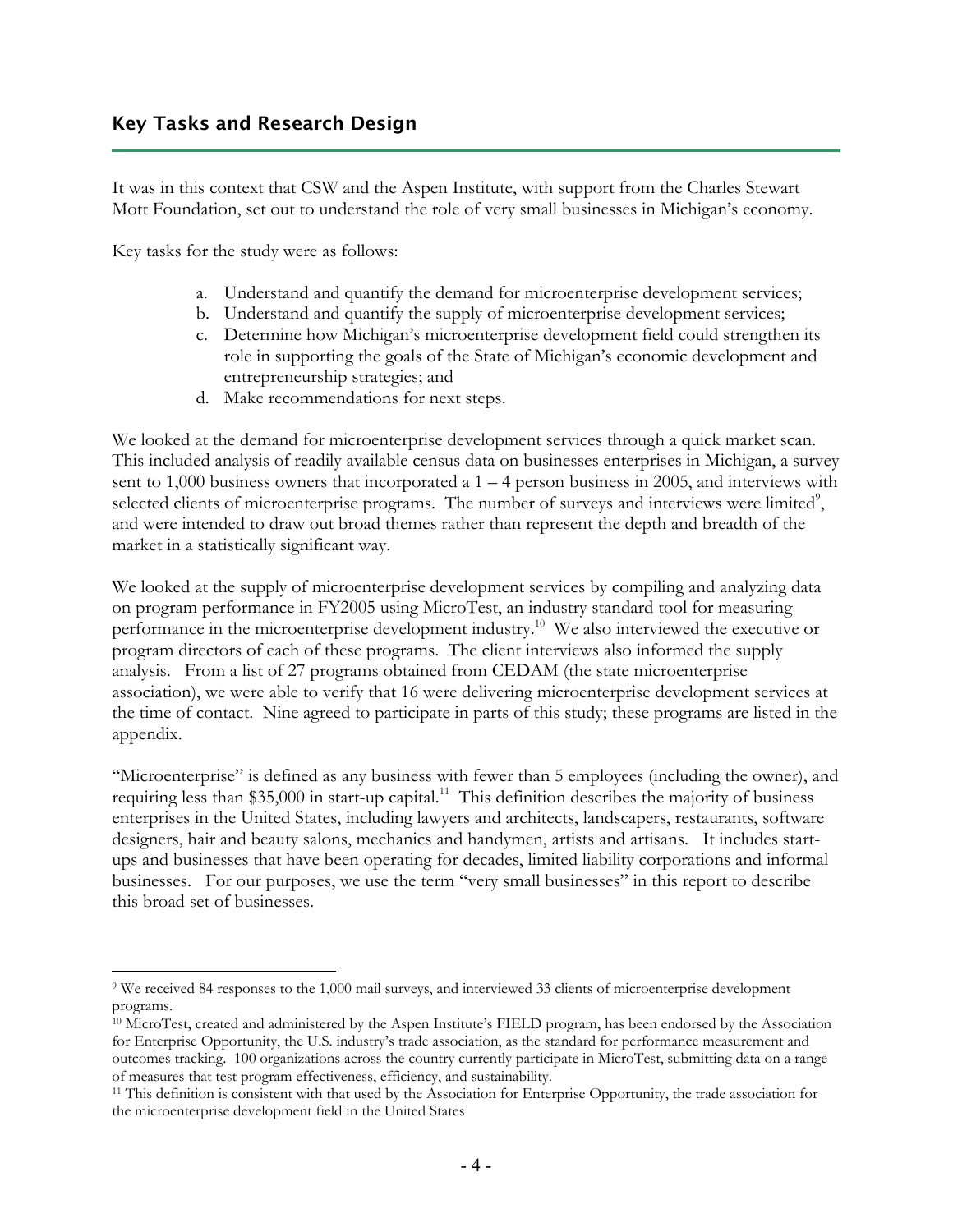The microenterprise development field generally serves a segment of this market of very small businesses, although it is easier to define that market by its tendencies than by its boundaries. Microenterprise programs target emerging entrepreneurs that have been disadvantaged in terms of their access to mainstream financial and business development services, due to gender, race or ethnicity, income, community location, or disability. There are considerable variations in the constituencies served by individual programs, and some tailor their services to very narrow markets of need (e.g. disadvantaged youth or people with disabilities). More common, however, is for programs to provide an open door to both those who prefer their services and those who lack other options. Microenterprise clients may have the skills to deliver a good or service, but they often lack the management skills necessary to start and manage a business. They may also be unable to access bank financing, and lack the personal, family, and community wealth that finances many "mainstream" businesses. While a key segment of the microenterprise development field's market includes those looking to escape poverty, in the United States the market for microenterprise development services is quite broad and varied.

## Key Findings: Demand Scan and Analysis

*There are a large number of very small businesses in the state, and that number is increasing.*  In 2004, there were 733,733 businesses with 4 or fewer employees. These very small businesses made up 86% of the business enterprises in the state. Nearly 950,000 people were employed by these businesses in 2004. This represents about 17.5% of total employment across the state, and in some rural counties the employment share was as high as  $37\%$ . <sup>12</sup>

The number of very small businesses is growing. In 2003, 7,920 new businesses with  $1 - 4$ employees were established. In 2006, the number of new businesses with 1 – 4 employees was listed as 9,546, a 17% increase. 13 The number of new entrants suggests either a net expansion in the number of very small enterprises, or significant "churning" of businesses as new, more innovative businesses replace less competitive ones.

*These very small businesses report plans for expansion, and express optimism for the future of their businesses.* Half of all respondents to our survey conducted in the fall of 2006, and 63% of microenterprise development program clients, predicted that they were likely or very likely to hire staff over the next couple of years. In addition, half of all respondents, and 77% of microenterprise development program clients, predicted that they would offer new products and services over the next couple of years. Virtually none expected to be closing their doors within the next two years.

While some may consider such expressions of optimism characteristic of entrepreneurs, national data suggests their comments are not unfounded. According to data collected nationally through MicroTest, the clients of microenterprise development programs report that on average they add 0.6 employees per enterprise one year after receiving a significant level of services from a

 $\overline{a}$ 12 Microenterprise Business Statistics and Microenterprise Employment Statistics were obtained from an analysis of U.S. Census Data prepared by the Association for Enterprise Opportunity. The statistics are available at

http://www.microenterpriseworks.org/index.asp?bid=69<br><sup>13</sup> Results from InfoUSA database accessed on January 23, 2007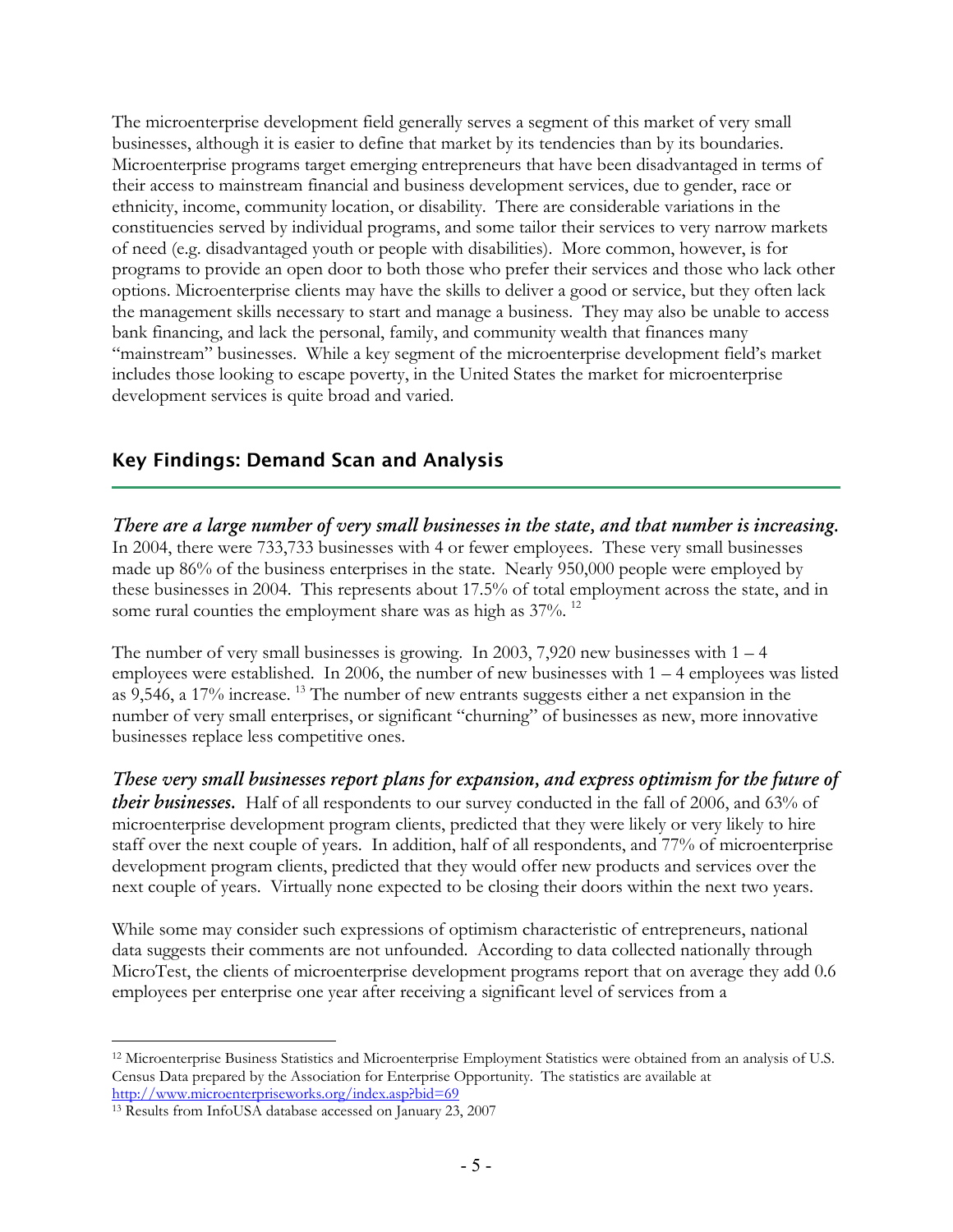microenterprise development program.<sup>14</sup> And while this appears to be a relatively small number, the aggregate increase in jobs can be quite substantial. For instance, if all of the businesses created in Michigan in 2006 grew at this rate, the result would be 5,728 new jobs.

It is important to note that this is an average figure, and that there is significant variation in the experiences of individual entrepreneurs. Not all businesses grow, and most are small by their very nature – they are accountants, real estate brokers, day care providers, restaurant owners, and massage therapists. But some businesses have grown substantially. For example, one Michigan business interviewed for this study grew to over 120 employees in six years.

*In our interviews, new business owners identified a set of knowledge and skill needs that could help accelerate the growth of their businesses.* When asked about the resources or information that would benefit their early stage venture, the top four responses were marketing, accounting and finance, access to capital, and business plan development. These are the types of services that microenterprise development programs, and other business development providers, regularly provide.

*But use of available resources is light.* Of those responding to our survey, 80% had not used any public or non-profit business support service, such as a Small Business Technology Development Center (SBTDC), SCORE, SBA, local Chamber of Commerce, or microenterprise development program. Most appear to depend on family, friends, and themselves to gain the resources they need. When they seek outside assistance, they seek the experience of other business owners, which can be an extraordinarily powerful resource for some needs. However, in large part the business owners identified needs that are commonly met very effectively and efficiently through business service providers.

Making the right matches, for capital and knowledge at the proper skill levels, can facilitate the competitiveness and growth of early stage and small venture entrepreneurs. In some cases there are potential opportunities to facilitate quality interactions among entrepreneurs (networking, coaching, mentoring), and between entrepreneurs and financing community (bankers, community development lenders, angel investors and venture capitalists). In a larger sense, however, there are significant opportunities to help link entrepreneurs to the services that are right for them.

# Key Findings: Supply Scan and Analysis

## *Michigan microenterprise development programs are effective in reaching and serving traditionally disadvantaged populations and people living in distressed urban and rural*

*areas.* Most of the programs interviewed were established to serve a specific population or distressed area, in response to perceptions that existing services were not effectively reaching these populations with special needs. Community visibility and connections are key to the microenterprise development program outreach efforts. In interviews with clients, most reported coming to a microenterprise development program because of its visibility in the community, and/or because of

<sup>1</sup> 14 MicroTest 2006 Program Report on Client Outcomes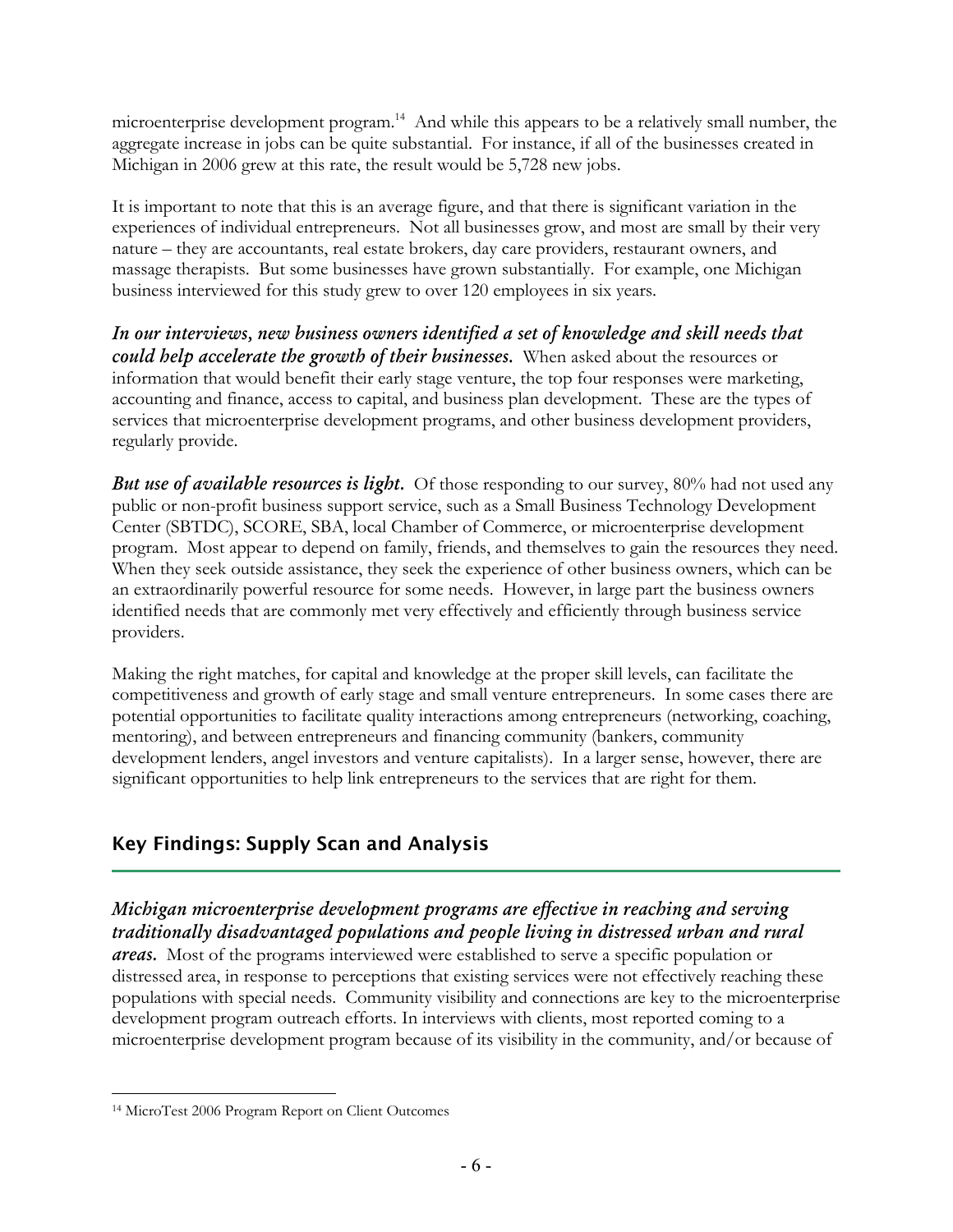recommendations from friends, acquaintances, other business owners, or referrals from other business providers.

Program statistics describe the segment of very small businesses that the field is reaching. In aggregate, 51% of clients served are women, 46% are persons of color or racial or ethnic minorities, and 60% are low- and moderate-income as defined by Department of Housing and Urban Development.<sup>15</sup> Most seek program services at a very early stage in their business development. Two-thirds of the clients entered the programs before they started their business, a rate twice as high as the national average for the microenterprise development field.

*CASE STUDY:* William Schramm, a client of Goodwill of Northern Michigan, is proud of his newly acquired skills in entrepreneurship. Through the Jim Casey Youth Opportunities Initiative, he developed skills in business planning and resource management. While attending college, he started a DJ company called Stylish Sounds with a \$2,000 capital investment. He had about 60 gigs his first year, about 6 times what he expected, for school dances, small concerts, charities, store openings, and horse shows. Now, with 2 DJ units, he expects his "phenomenal" growth to continue, supported by his newly developed management skills.

*Microenterprise development programs are competently delivering needed business development services.* Microenterprise development programs provide access to capital, and marketing, finance, and business plan development services. All of the microenterprise programs participating in the study offer training and technical assistance to clients. Some use national curricula, such as NxLevel, FastTrack, or Core Four. At least half of the programs offer economic literacy and asset development programs, and some offer access to markets training and technical assistance in areas such as e-commerce. Half of the programs offered lending products. Overall, the programs met industry standards for lending and training program quality.16

*Place is important to the Michigan microenterprise development programs.* Nearly all have a geographic feature in their name, which signals a territory of service. Often there is an assumption that clients come from a particular target area, and place-based funding (usually CDBG or municipal contract) can theoretically restrict which clients can be served. In practice clients come from as far as they want to travel, and because programs raise funds from a variety of sources, managers are usually able to draw upon some less restricted funding to meet the needs of whomever seeks their services.

 $\overline{a}$ 

<sup>&</sup>lt;sup>15</sup> The Department of Housing and Urban Development defines low- and moderate income households as those earning 80% or less of the median household income for their metropolitan area. 16 The Association for Enterprise Opportunity Numeric Accreditation Standards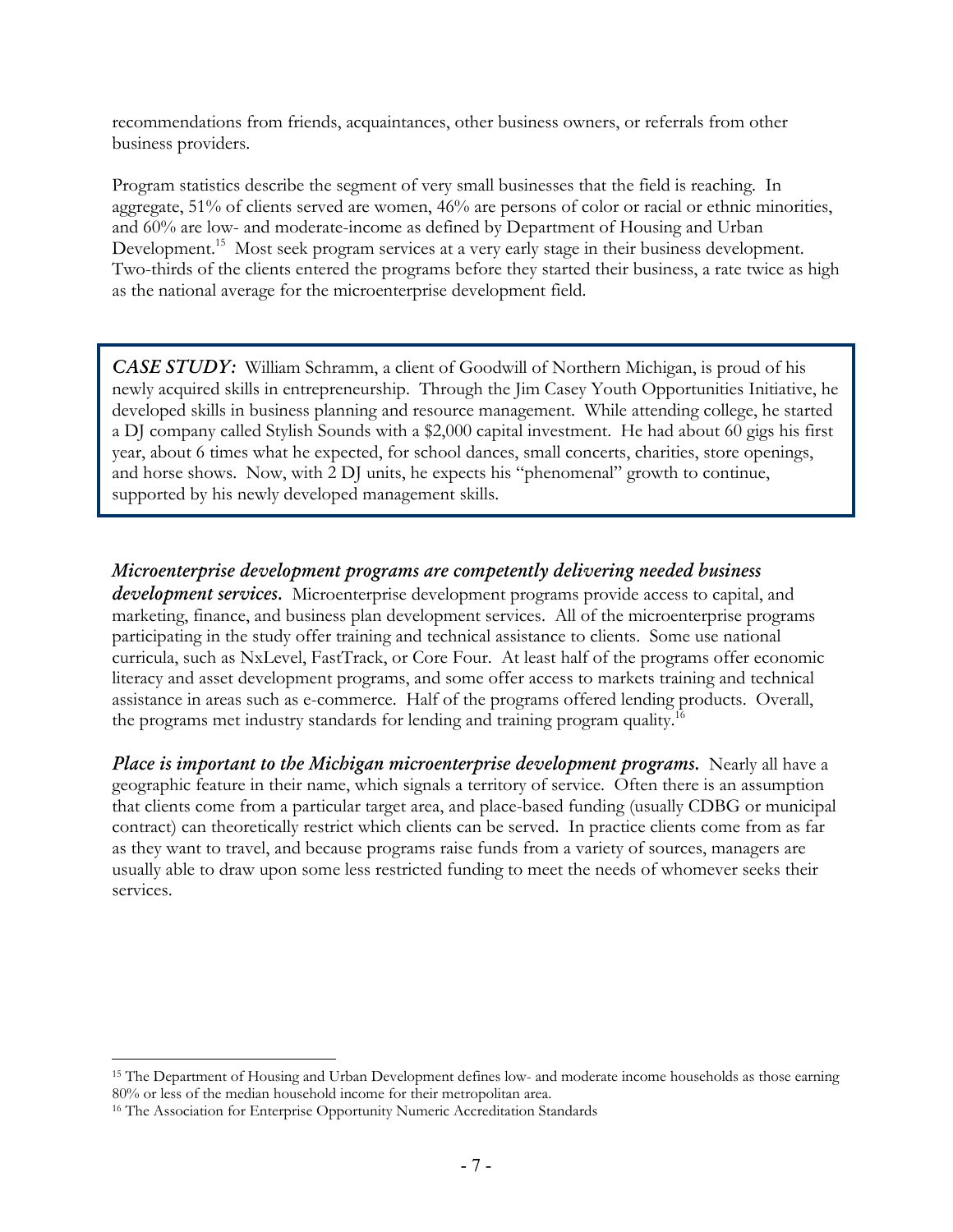The areas of coverage of the programs are seen in the map below.



**Map conveying the geographic coverage of Michigan microenterprise development programs that participated in this study** 

*There is evidence that customer satisfaction is high, and that the role of the programs is valued by other stakeholders.* Virtually all former microenterprise development clients reported being satisfied with the services they received, and that the services had a positive impact on their business. Although we did not interview other service providers (such as SCORE, SBTDCs, banks, etc.), microenterprise development programs and their clients reported that the other service providers value the role that microenterprise development programs play in serving populations with specific needs or expanding access to capital.

Some programs have been effective in bringing significant new resources into their communities. The Detroit Entrepreneurship Institute, for example, has been awarded federal funds through the Department of Health and Human Services' Job Opportunities for Low-Income Individuals (JOLI) Program. Northern Initiatives has raised capital from the CDFI Fund and the Small Business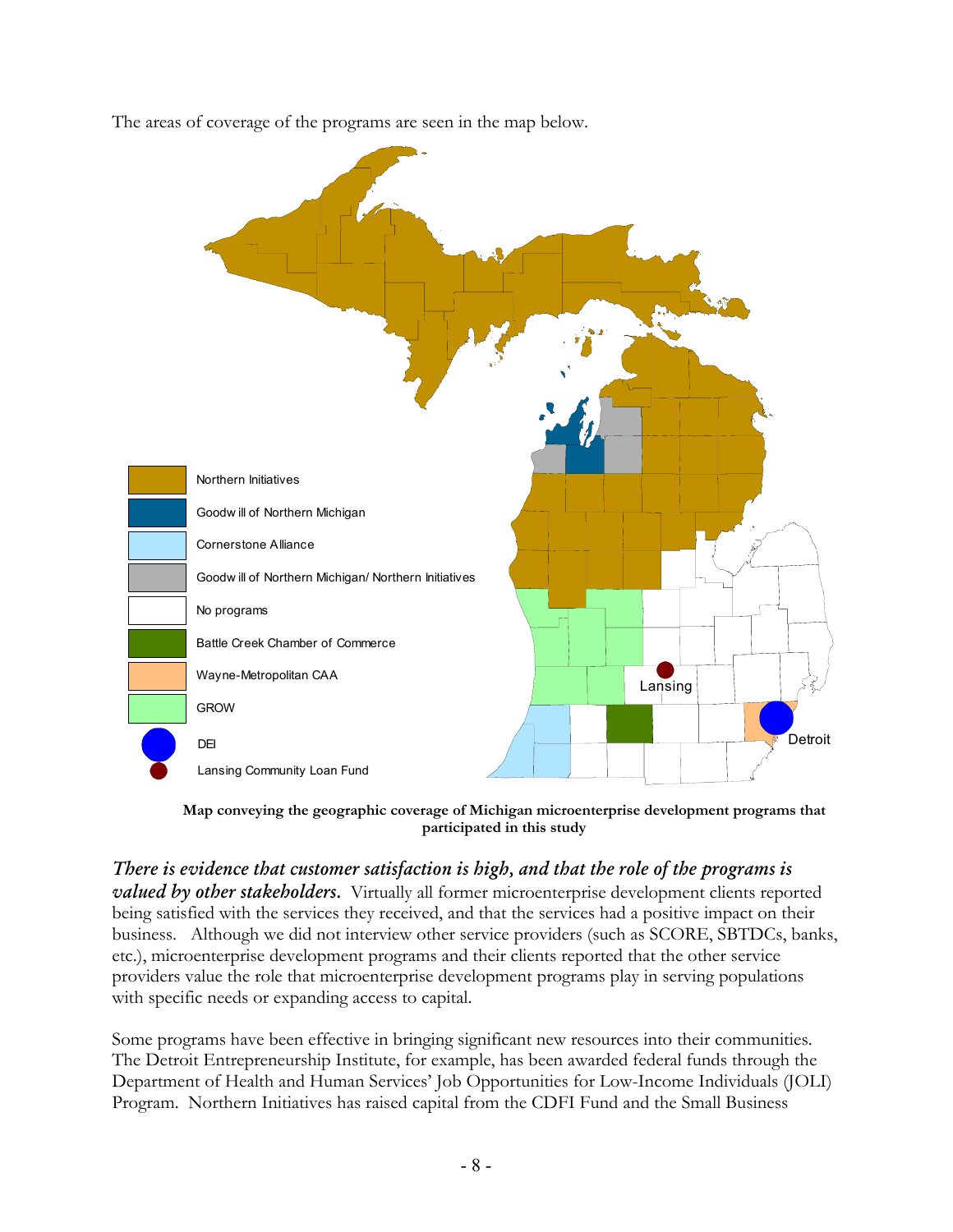Administration's Microloan Program that, in turn, have leveraged assets from local community banks.

*CASE STUDY:* Suzanne Rabitaille and Judy Keast recognized a market opportunity and started the Borealis Seed Company to grow and distribute native Michigan seeds. A loan from Northern Initiatives was instrumental in getting their family business started. The business serves individuals, businesses, and the National Park Service, and is doing so well that the two partners, and their two part-time employees, report having a hard time keeping up, and that additional capital and technical assistance would help them capture this significant market opportunity.

*But the current microenterprise development program capacity is limited.* Programs in Michigan are small by industry standards, and services aren't available in all areas of the state. In aggregate the programs served 1324 participants with training, technical assistance, or financing in  $FY2005^{17}$ , and disbursed 26 loans for \$343,870 in that year.

## **Participants Served in FY2005 (if in operation)**

- Total Participants Served: 1,324
- Range by Program:  $47 615$  participants
- Average: 221 participants
- Industry Average: 663 participants

## **Loans Disbursed in FY2005**

- $\blacksquare$  Total: 26 loans for \$343,870
- Range:  $1 15$  loans disbursed
- Industry Median (single program): 39 loans for \$291,703

## **Loans Outstanding at End of FY 2005:**

- Total : 86 for \$844,274
- Range: 9 to 44 loans outstanding
- Median loans outstanding: 33 loans for \$290,094

*Capacity is limited in part because of funding challenges.* Many programs expressed difficulties as a result of reductions in funding. Nearly every program talked about how they were worried about the availability of funding to continue current operations, how they needed to find new funding sources to survive, or how they were going to operate in an environment with fewer programs providing complementary services. Those with the majority of their funding coming from

<sup>1</sup> 17 MicroTest FY2005. MicroTest defines a *client* as someone who received either a significant level of services and/or a micro loan in FY2005. The rule of thumb for significant service is ten hours over the course of a year, although some programs may use a lower benchmark depending on the program's methodology. Most importantly, however, programs are advised to consider services "significant" if they would expect to see documentable changes in client outcomes as a result of the services offered, and would be willing to test those outcomes through evaluation. MicroTest defines a *participant* as someone who receives any level of service over the course of a fiscal year. A total of 778 clients were served in Fy2005, or an average of 130 per program. A *participant* received any level of services. The programs in Michigan served a total of 1324 participants in FY2005, an average of 221 per program.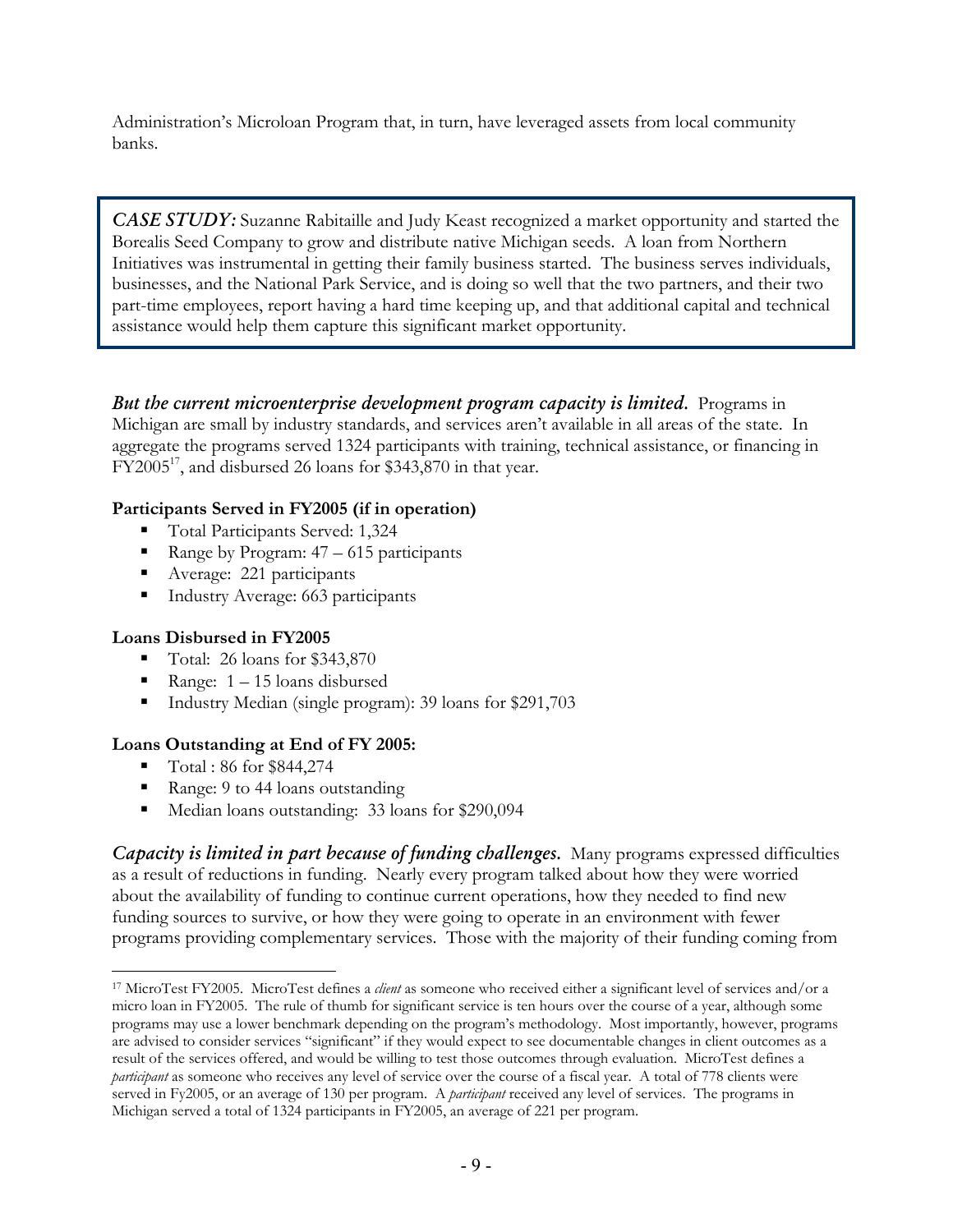outside the state, and those with a significant portion of their budget coming from earned income, were generally more optimistic. Those relying more on local public and philanthropic funding were usually more at risk.

*Programs serve very specific market niches defined by their program missions.* All of the programs were established to address a specific mission-based need, and in some cases these missions were defined narrowly - to revitalize a specific distressed area, for example, or to serve a specific population whose needs were not being met. In a few instances target markets have been broadened. For instance Northern Initiatives, set up to help family businesses in the Upper Peninsula, have since expanded its services to counties of the Northern Lower Peninsula, and to some counties in Wisconsin. Grand Rapids Opportunities for Women (GROW) was set up to serve women, and while they are the organization's primary client, men are also welcome. At the same time others remain focused on their original core target group. Goodwill of Northern Michigan, for example, serves only at-risk youth.

*Some entrepreneurs expressed frustration in finding more advanced services, or larger amounts of capital.* Virtually all interviewed microenterprise program clients reported satisfaction with the services they received. However those that were seeking more advanced services or larger amounts of capital expressed frustration with the program's capacity to connect them to that next service provider who could meet those needs.

*To develop the Michigan's entrepreneurs, and their ideas, multiple institutions will need to work together in new ways.* While we did not have the resources to conduct an analysis of all of the business support providers across the state, our experience in other areas of the country suggests that an infrastructure of relatively small generalists and niche service providers is not unusual. To maximize effectiveness, the various institutions should be aware of themselves and each other as part of a larger system.

# *The state, and the various service providers, should see the effort of developing entrepreneurs as augmenting, rather than taking something away from, other economic development*

*efforts.* A goal of economic development effort is to expand ideas and talent in the marketplace. Innovation and the ability to commercialize that innovation are key drivers of the new economy. There are opportunities for everyone to contribute. To use a large-enterprise analogy, ingenuity on the shop floor can be just as valuable as that in the research and development department, or in the executive suite

# Recommendations Based on Key Conclusions from the Study

Although this is a preliminary scan, it appears clear that there is a real market opportunity. The large number of very small and emerging businesses in the state represents a potential source for greater economic growth that should not be overlooked.

At the same time, available services to support both business formation and business development are limited, and those that are available are not sufficiently well connected to support the highest development of the entrepreneurial potential embodied in many of these businesses.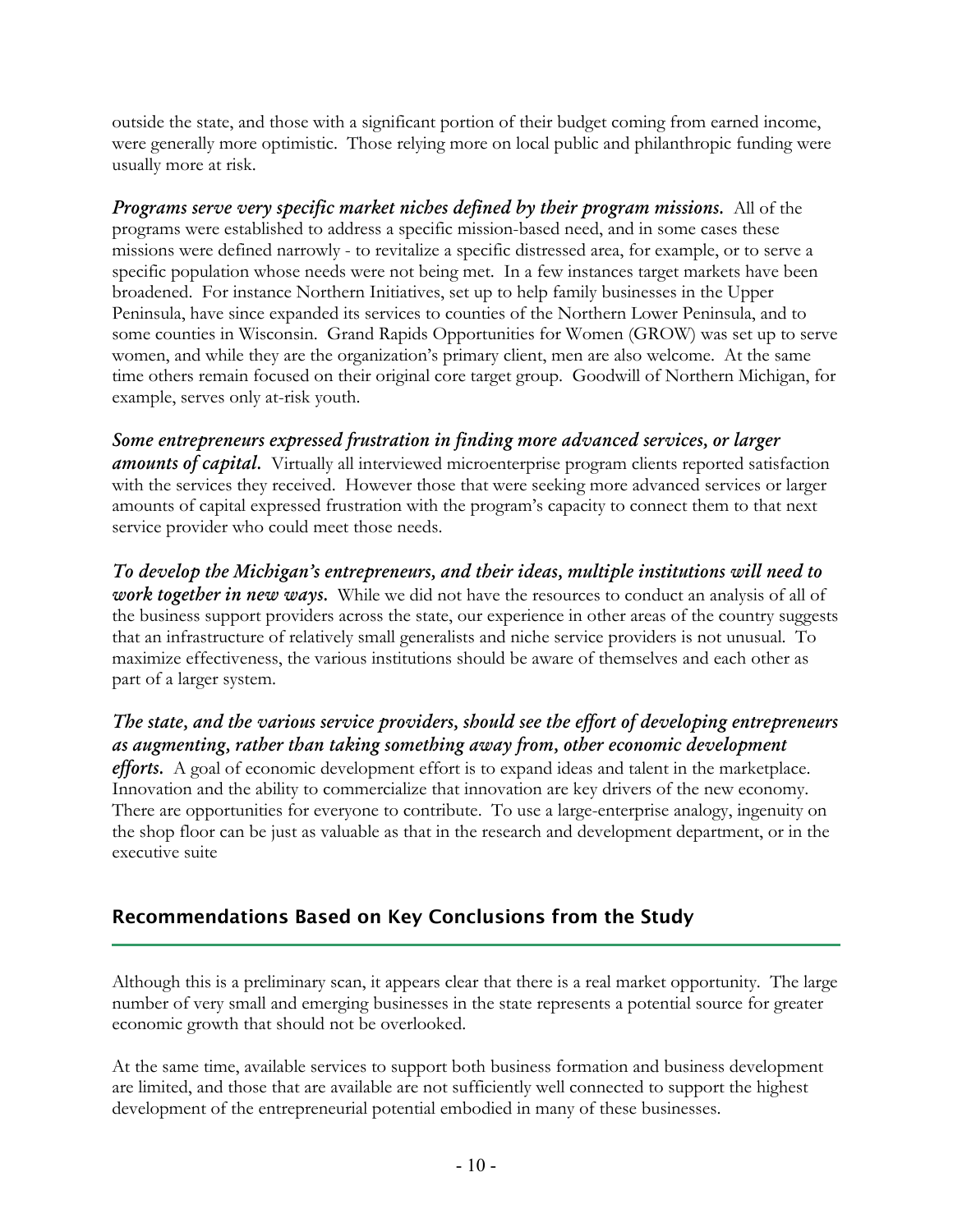There is a need for the development of the state's infrastructure to deliver these services. This includes building the capacity of current microenterprise development programs, and potentially enlarging and expanding their role. It also includes other business development service providers broadening their outreach and service offerings in order to assist underserved portions of the market.

## **We suggest the following three recommendations:**

- Entrepreneurship needs to be defined broadly, and inclusively recognize the contribution and growth potential of entrepreneurs running very small businesses.
- The service providers assisting this market of very small businesses need investment to develop their capacity, with a particular emphasis on identifying and filling gaps in service for businesses in all stages of business development. Regional approaches, taking into account the existing infrastructure of support, may be a good starting point to understand the strengths and weaknesses of the current infrastructure. The limited financing currently being offered through the microenterprise development programs, and the reports of capital needs from the surveyed entrepreneurs, suggests that there are needs for financing in this segment of the market beyond the new seed and pre-seed funds for technology companies and the reinstated capital access program launched last year. However, more research is needed to determine specific recommendations.
- Systems need to be in place to facilitate the connections between entrepreneurs and the services that can help them grow their businesses. There are a set of initiatives in other states and regions employing: transparency strategies that inventory service providers and promote referrals among programs; pull strategies that utilize coaches or investors that work with entrepreneurs around a very clear agenda to grow their businesses; and networking strategies that bring together entrepreneurs and various resources in constructive ways. The path or paths chosen will depend, in part, on local circumstances.

Michigan has a strong base of talent from which to work. By building economic competitiveness across all types of entrepreneurs, Michigan is not only signaling its commitment to inclusiveness. It is also laying the foundation for an entrepreneurial culture that can make innovation a fundamental part of the state's economy.